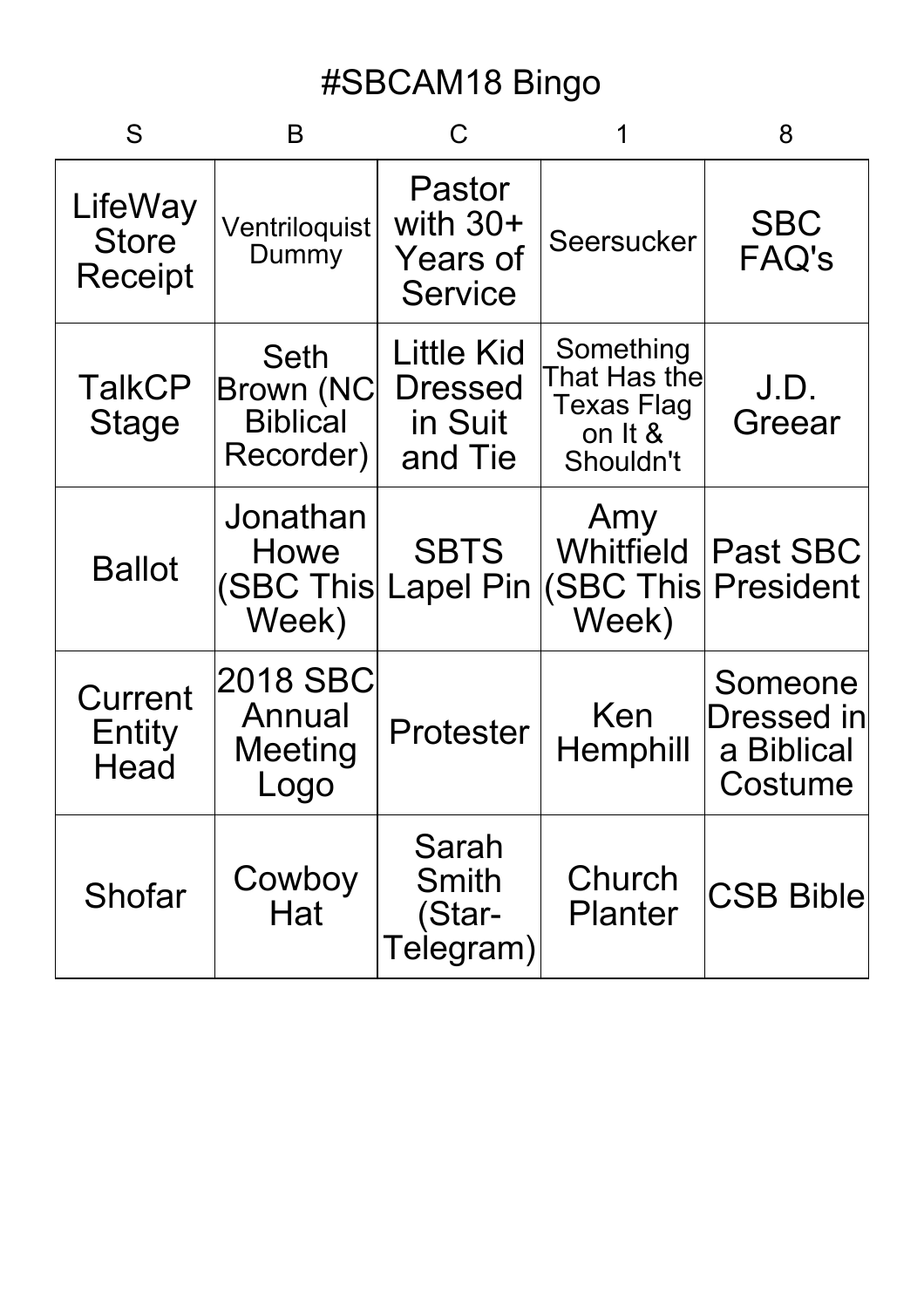| S                                           | B                                                                      |                                        |                                                          | 8                                                         |
|---------------------------------------------|------------------------------------------------------------------------|----------------------------------------|----------------------------------------------------------|-----------------------------------------------------------|
| <b>SBC</b><br><b>FAQ's</b>                  | J.D.<br>Greear                                                         | Ventriloquist<br>Dummy                 | 2018 SBC<br>Annual<br>Meeting<br>Logo                    | Pastor<br>with $30+$<br><b>Years of</b><br><b>Service</b> |
| <b>Past SBC</b><br><b>President</b>         | Ken<br>Hemphill                                                        | Jonathan<br>Howe<br>(SBC This<br>Week) | <b>Ballot</b>                                            | <b>TalkCP</b><br><b>Stage</b>                             |
| Seersucker                                  | Something<br>That Has the<br><b>Texas Flag</b><br>on It &<br>Shouldn't | Cowboy<br>Hat                          | Current<br>Entity<br>Head                                | Someone<br>Dressed in<br>a Biblical<br>Costume            |
| Little Kid<br>Dressed<br>in Suit<br>and Tie | Sarah<br><b>Smith</b><br>(Star-<br>Telegram)                           | Amy<br>Whitfield<br>(SBC This<br>Week) | Seth<br><b>Brown (NC</b><br><b>Biblical</b><br>Recorder) | <b>SBTS</b><br><b>Lapel Pin</b>                           |
| Church<br><b>Planter</b>                    | Protester                                                              | Shofar                                 | <b>CSB Bible</b>                                         | LifeWay<br><b>Store</b><br><b>Receipt</b>                 |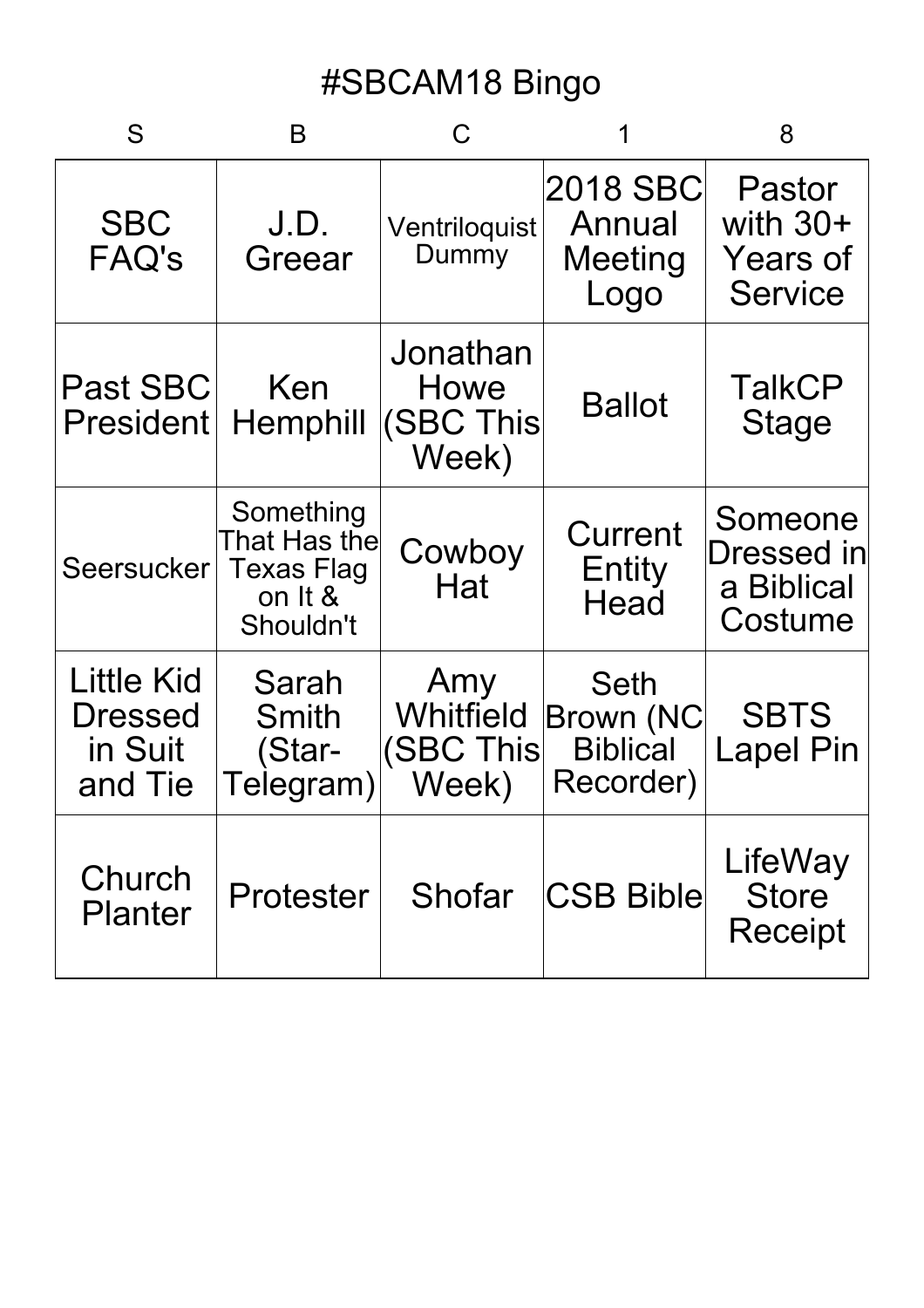| S                                         | B                                                 |                                        |                                                              | 8                                                         |
|-------------------------------------------|---------------------------------------------------|----------------------------------------|--------------------------------------------------------------|-----------------------------------------------------------|
| <b>CSB Bible Texas Flag</b>               | Something<br>That Has the<br>on It &<br>Shouldn't | Dummy                                  | Someone<br>Ventriloquist Dressed in<br>a Biblical<br>Costume | Protester                                                 |
| LifeWay<br><b>Store</b><br><b>Receipt</b> | J.D.<br>Greear                                    | Cowboy<br>Hat                          | <b>SBC</b><br><b>FAQ's</b>                                   | Seth<br>Brown (NC<br><b>Biblical</b><br>Recorder)         |
| Amy<br>Whitfield<br>(SBC This<br>Week)    | <b>Ballot</b>                                     | Jonathan<br>Howe<br>(SBC This<br>Week) | Little Kid<br><b>Dressed</b><br>in Suit<br>and Tie           | Pastor<br>with $30+$<br><b>Years of</b><br><b>Service</b> |
| Shofar                                    | Ken<br>Hemphill                                   | <b>SBTS</b><br><b>Lapel Pin</b>        | Current<br>Entity<br>Head                                    | Sarah<br><b>Smith</b><br>(Star-<br>Telegram)              |
| Seersucker                                | 2018 SBC<br>Annual<br><b>Meeting</b><br>Logo      | <b>TalkCP</b><br><b>Stage</b>          | Church<br><b>Planter</b>                                     | <b>Past SBC</b><br><b>President</b>                       |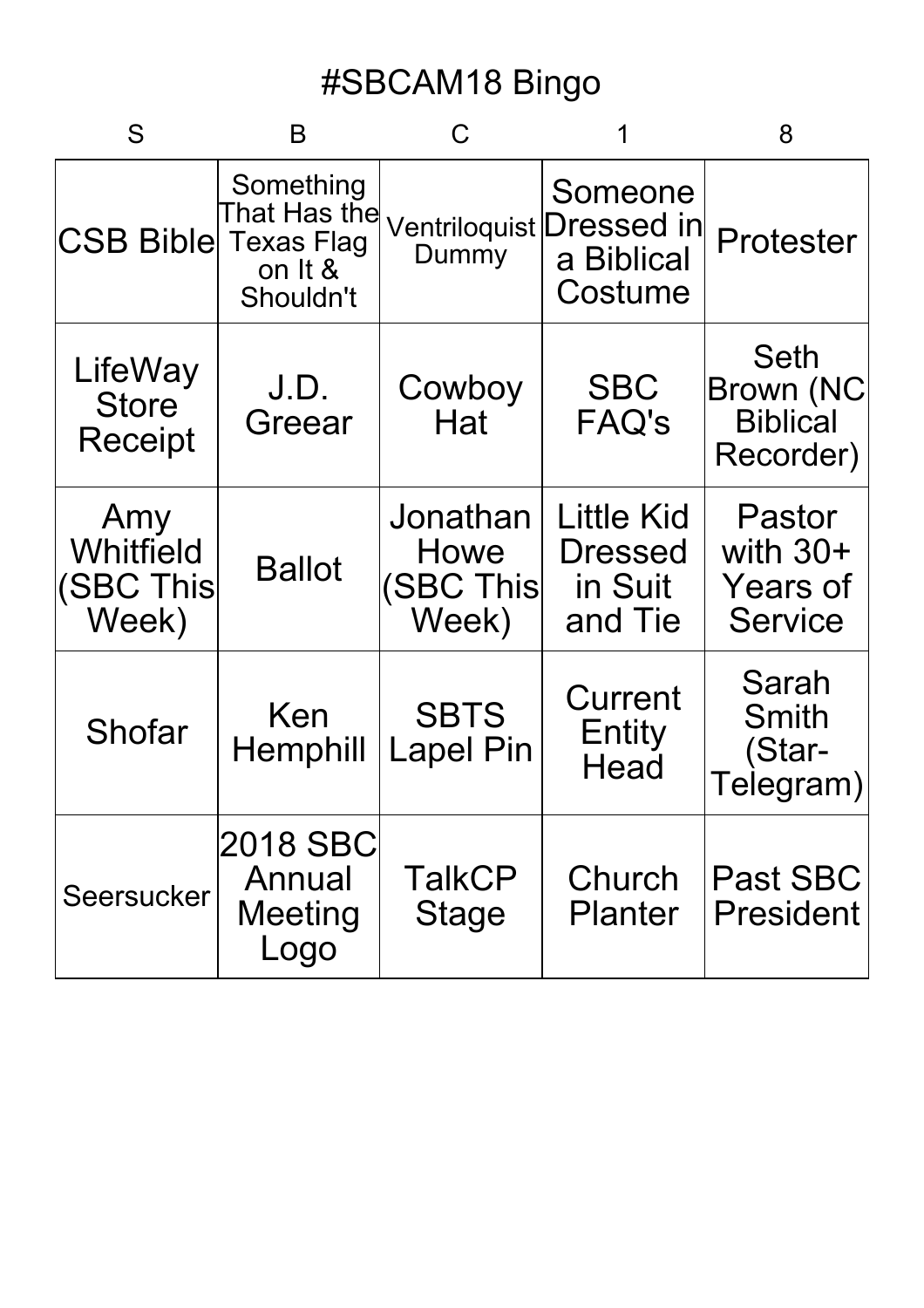| S                                                                      | B                                              |                                                          |                                                    | 8                          |
|------------------------------------------------------------------------|------------------------------------------------|----------------------------------------------------------|----------------------------------------------------|----------------------------|
| Something<br>That Has the<br><b>Texas Flag</b><br>on It &<br>Shouldn't | Current<br>Entity<br>Head                      | Jonathan<br>Howe<br>(SBC This<br>Week)                   | Church<br><b>Planter</b>                           | Protester                  |
| Seersucker                                                             | Sarah<br>Smith<br>(Star-<br>Telegram)          | <b>Seth</b><br>Brown (NC<br><b>Biblical</b><br>Recorder) | Amy<br>Whitfield<br>(SBC This<br>Week)             | <b>CSB Bible</b>           |
| Cowboy<br>Hat                                                          | Shofar                                         | J.D.<br>Greear                                           | <b>Little Kid</b><br>Dressed<br>in Suit<br>and Tie | <b>SBC</b><br><b>FAQ's</b> |
| LifeWay<br><b>Store</b><br>Receipt                                     | Someone<br>Dressed in<br>a Biblical<br>Costume | Ken<br>Hemphill                                          | Pastor<br>with $30+$<br>Years of<br><b>Service</b> | Ventriloquist<br>Dummy     |
| Past SBC<br><b>President</b>                                           | 2018 SBC<br>Annual<br><b>Meeting</b><br>Logo   | <b>TalkCP</b><br><b>Stage</b>                            | <b>SBTS</b><br><b>Lapel Pin</b>                    | Ballot                     |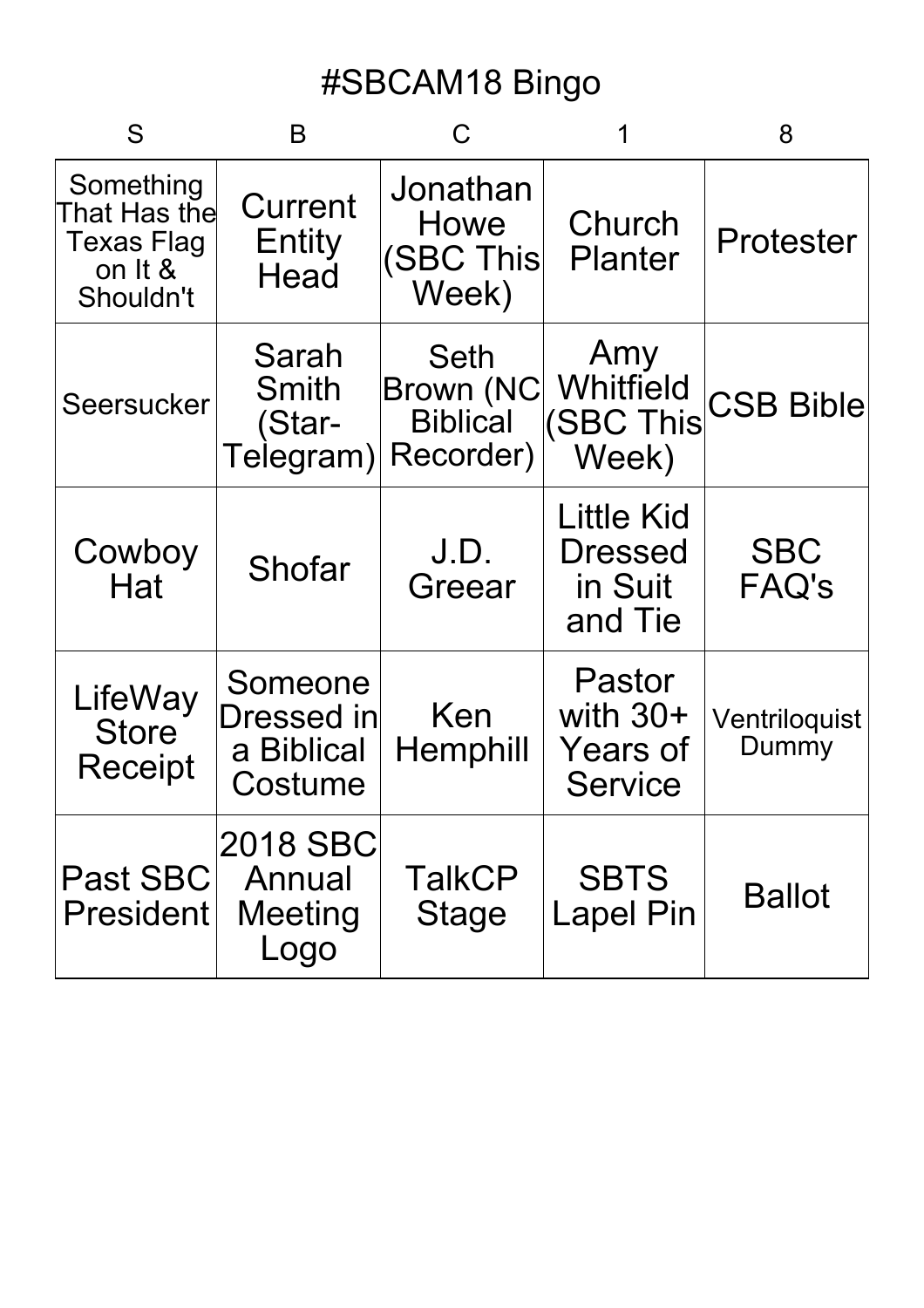| S                                     | B                                                  |                                               |                                                                       | 8                                                         |
|---------------------------------------|----------------------------------------------------|-----------------------------------------------|-----------------------------------------------------------------------|-----------------------------------------------------------|
| Church<br><b>Planter</b>              | <b>SBC</b><br><b>FAQ's</b>                         | Jonathan<br>Howe<br><b>(SBC This</b><br>Week) | Current<br>Entity<br>Head                                             | Cowboy<br>Hat                                             |
| <b>SBTS</b><br><b>Lapel Pin</b>       | LifeWay<br><b>Store</b><br><b>Receipt</b>          | <b>Past SBC</b><br>President                  | 2018 SBC<br>Annual<br>Meeting<br>Logo                                 | Amy<br>Whitfield<br>(SBC This<br>Week)                    |
| Protester                             | Pastor<br>with $30+$<br>Years of<br><b>Service</b> | <b>Ballot</b>                                 | <b>CSB Bible</b>                                                      | <b>Little Kid</b><br><b>Dressed</b><br>in Suit<br>and Tie |
| Shofar                                | J.D.<br>Greear                                     | <b>TalkCP</b><br><b>Stage</b>                 | Ventriloquist<br>Dummy                                                | Ken<br>Hemphill                                           |
| Sarah<br>Smith<br>(Star-<br>Telegram) | Something<br>Texas Flag<br>on It &<br>Shouldn't    | <b>Seth</b><br><b>Biblical</b><br>Recorder)   | Someone<br>That Has the Brown (NC Dressed in<br>a Biblical<br>Costume | Seersucker                                                |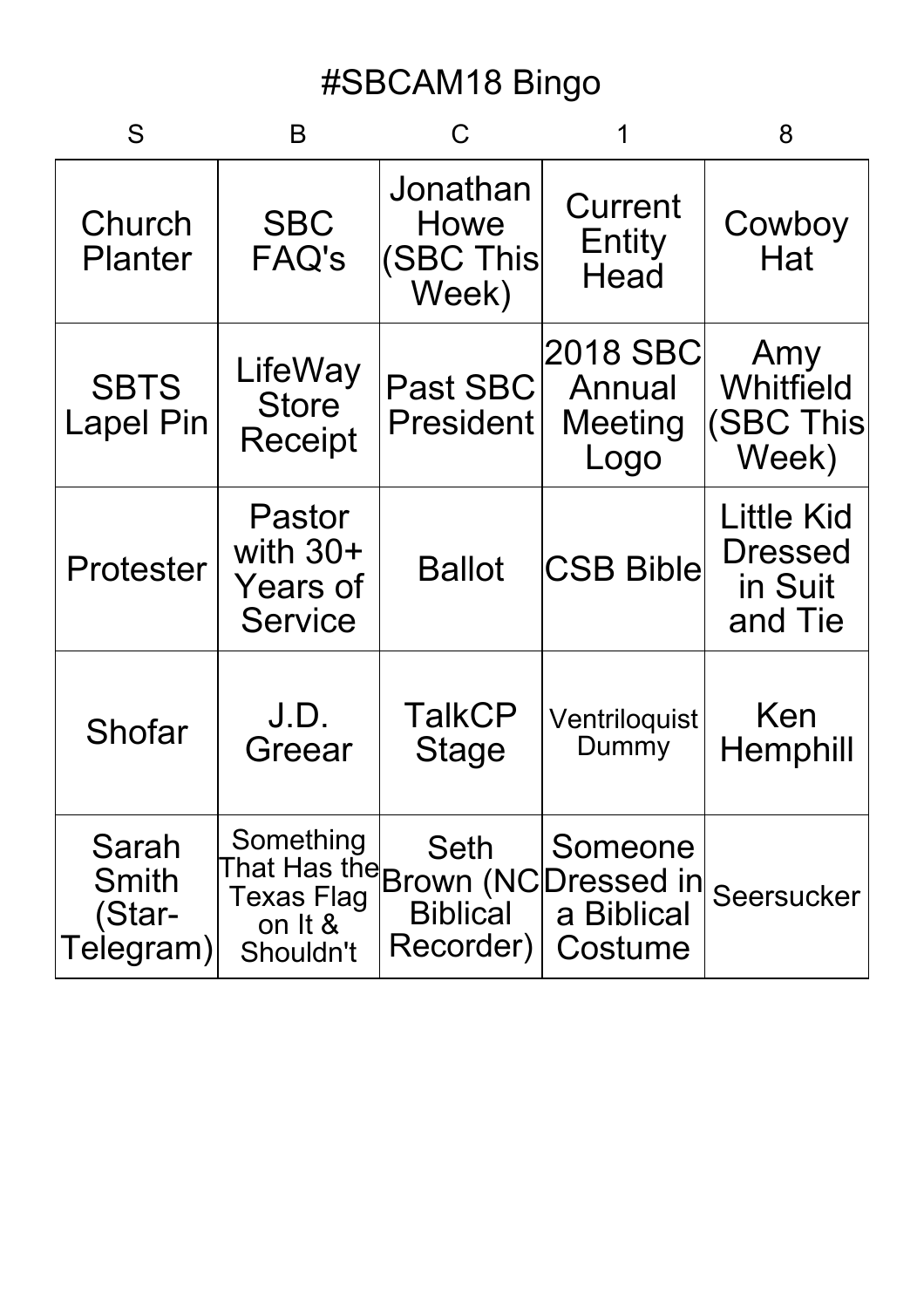| S                                                               | B                                                  |                                                                        |                                                | 8                                     |
|-----------------------------------------------------------------|----------------------------------------------------|------------------------------------------------------------------------|------------------------------------------------|---------------------------------------|
| <b>Ballot</b>                                                   | <b>Past SBC</b>                                    | Jonathan<br>Howe<br>President (SBC This<br>Week)                       | Someone<br>Dressed in<br>a Biblical<br>Costume | Protester                             |
| Cowboy<br>Hat                                                   | Current<br>Entity<br>Head                          | Something<br>That Has the<br><b>Texas Flag</b><br>on It &<br>Shouldn't | Amy<br>Whitfield<br>(SBC This<br>Week)         | 2018 SBC<br>Annual<br>Meeting<br>Logo |
| Church<br><b>Planter</b>                                        | Little Kid<br>Dressed<br>in Suit<br>and Tie        | Sarah<br>Smith<br>(Star-<br>Telegram)                                  | <b>SBTS</b><br><b>Lapel Pin</b>                | Ken<br>Hemphill                       |
| <b>Seth</b><br><b>Brown (NC</b><br><b>Biblical</b><br>Recorder) | Seersucker                                         | J.D.<br>Greear                                                         | LifeWay<br><b>Store</b><br>Receipt             | <b>TalkCP</b><br><b>Stage</b>         |
| Ventriloquist<br>Dummy                                          | Pastor<br>with $30+$<br>Years of<br><b>Service</b> | Shofar                                                                 | <b>SBC</b><br><b>FAQ's</b>                     | <b>CSB Bible</b>                      |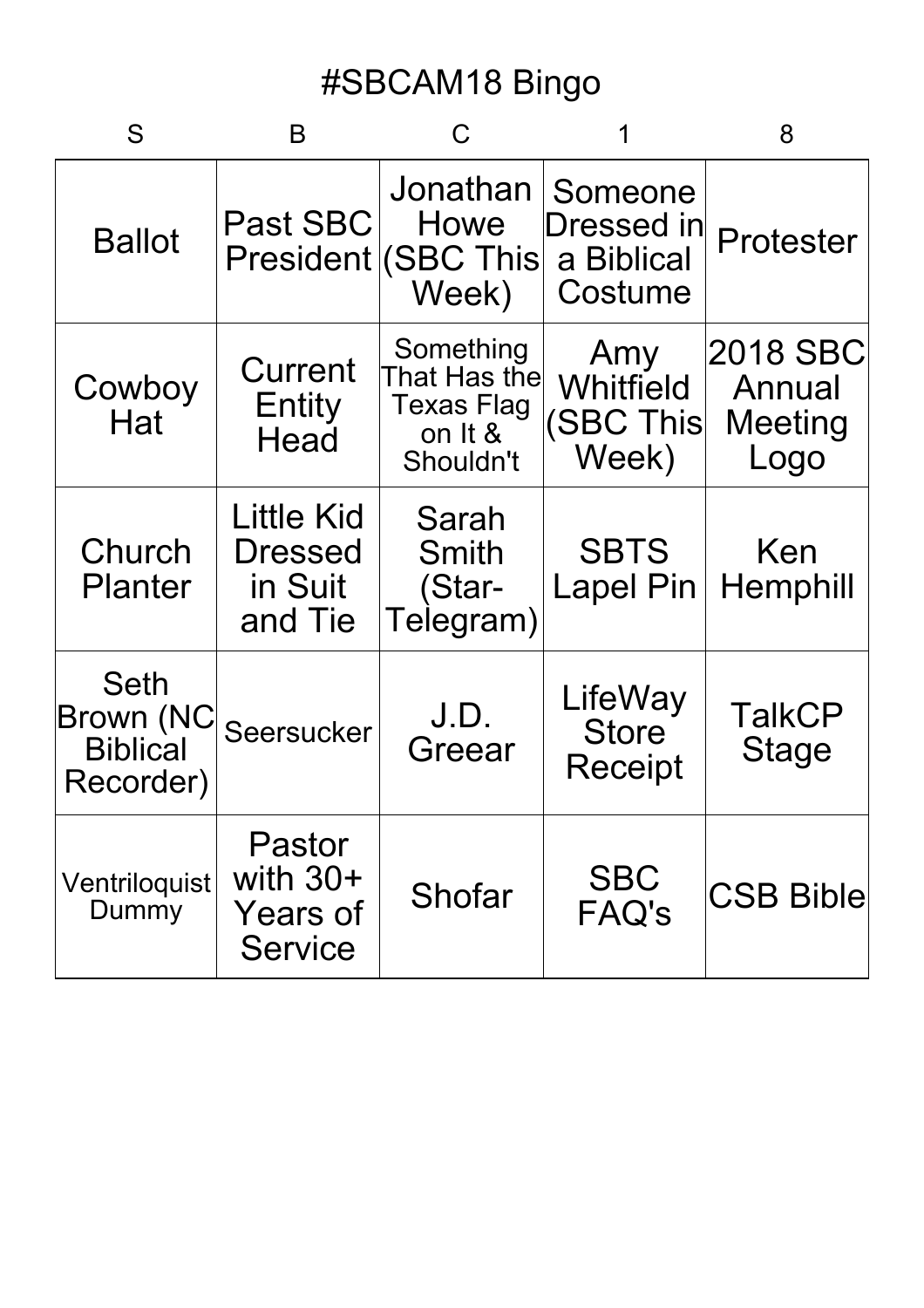| S                                               | B                         | C                                                         |                                                          | 8                                                                      |
|-------------------------------------------------|---------------------------|-----------------------------------------------------------|----------------------------------------------------------|------------------------------------------------------------------------|
| Shofar                                          | Church<br><b>Planter</b>  | 2018 SBC<br>Annual<br>Meeting<br>Logo                     | TalkCP<br><b>Stage</b>                                   | <b>SBTS</b><br><b>Lapel Pin</b>                                        |
| Current<br>Entity<br>Head                       | Ken<br>Hemphill           | Seersucker                                                | <b>SBC</b><br><b>FAQ's</b>                               | Little Kid<br><b>Dressed</b><br>in Suit<br>and Tie                     |
| Someone<br>∣Dressed in<br>a Biblical<br>Costume | Protester                 | Sarah<br>Smith<br>(Star-<br>Telegram)                     | Seth<br><b>Brown (NC</b><br><b>Biblical</b><br>Recorder) | Something<br>That Has the<br><b>Texas Flag</b><br>on It &<br>Shouldn't |
| <b>Ballot</b>                                   | Ventriloquist<br>Dummy    | Pastor<br>with $30+$<br><b>Years of</b><br><b>Service</b> | Past SBC                                                 | Amy<br>Whitfield<br><b>President (SBC This</b><br>Week)                |
| CSB Bible (SBC This                             | Jonathan<br>Howe<br>Week) | Cowboy<br>Hat                                             | LifeWay<br><b>Store</b><br><b>Receipt</b>                | J.D.<br>Greear                                                         |